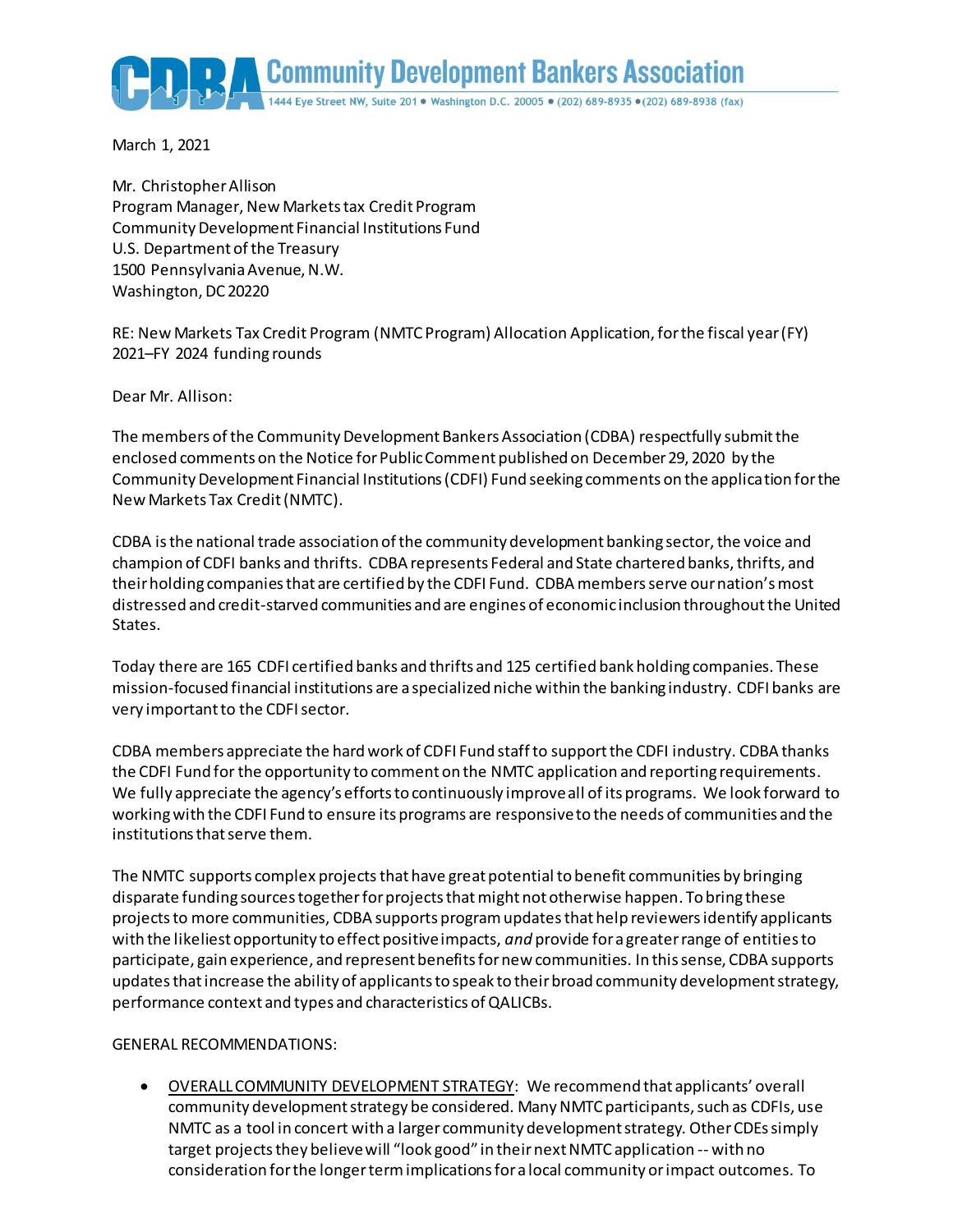determine the best use of scarce Federal subsidy, reviewers should have the broadest understanding of what the organization is trying to accomplish and how the NMTC program fits into that plan. Such context will provide reviewers with a better means for identifying the strongest applications. This is a smart use of Federal subsidy because it is coordinated with other interventions.

USE AWARD CAPS TO ALLOW A GREATER NUMBER OF NEW ENTRANTS TO NMTC: The NMTC Program is highly competitive. The scoring system has a strong bias towards CDEs with prior success. The scoring system creates a vicious cycle of rewarding the "usual suspects" and discouraging any newcomers. Like the CDFI Financial Assistance Program, we recommend a 3 year cap of \$150 million on the maximum allocation any applicant can receive. This will allow new CDEs and their communities to benefit.

- FOCUS ON QALICB TYPES AND CHARACTERISTICS VERSUS PIPELINE TRANSACTIONS: We recommend the NMTC application and scoring place more emphasis on the types and characteristics of the projects that applicants seek to support and less emphasis on the details of pipeline transactions. The application current creates significant "busy work" for applicants to gather highly granular data on projects that it may -- or may not --ultimately fund. For all practical purposes, it takes nearly a year from when a CDE submits its NMTC application and the time it receives a Notice of Allocation Authority, finalizes its Allocation Agreement, and can close its first transaction. Many, if not most, projects evolve during that period as the sponsor looks to secure other financing, obtain permits and other local approvals, and carry out necessary pre development activities. It is quite possible, if not likely, that a project will look quite different when it is ready to close on capital from when a CDE describes it in an application.
- ENHANCE POST AWARD FEEDBACK: The current post-award feedback scoring matrix is too opaque to be helpful to Applicants to understand why their application was –or was not – successful. Greater transparency is needed. Annually, the current scoring process results in nondiscernable differentiation between successful and non-successful applicants as the vast majority of applicants fall in the two highest ranges. We recommend the CDFI Fund disclose greater detail by revealing the scores and reviewers' comments for each question within each Part.
- LOWER ALLOCATION AMOUNTS TO SPREAD THE WEALTH: With so many Applicants achieving the highest ratings, the CDFI Fund should ensure that every Applicant that scores in the highest tier receives an allocation. This can be achieved by lowering the individual amount of each allocation award.
- REGULATED ENTITIES: Regulated banks and credit unions potentially face greater barriers to participation in NMTC than non-regulated CDEs. The NMTC regulations are not clear about what constitutes a disqualifying condition that will result in a regulated CDE being disqualified from receiving an allocation based on a regulatory finding. A bank or credit union examinationmay result in a finding and required "cure."A spectrum of severity, and NMTC program relevance, can be encompassed under such terms as "memorandum of understanding" (MOU). In the event that these, or similar, circumstances are taken into consideration by the CDFI Fund for determining NMTC eligibility, it should be disclosed, so that CDFI banks can make informed decisions about whether to apply.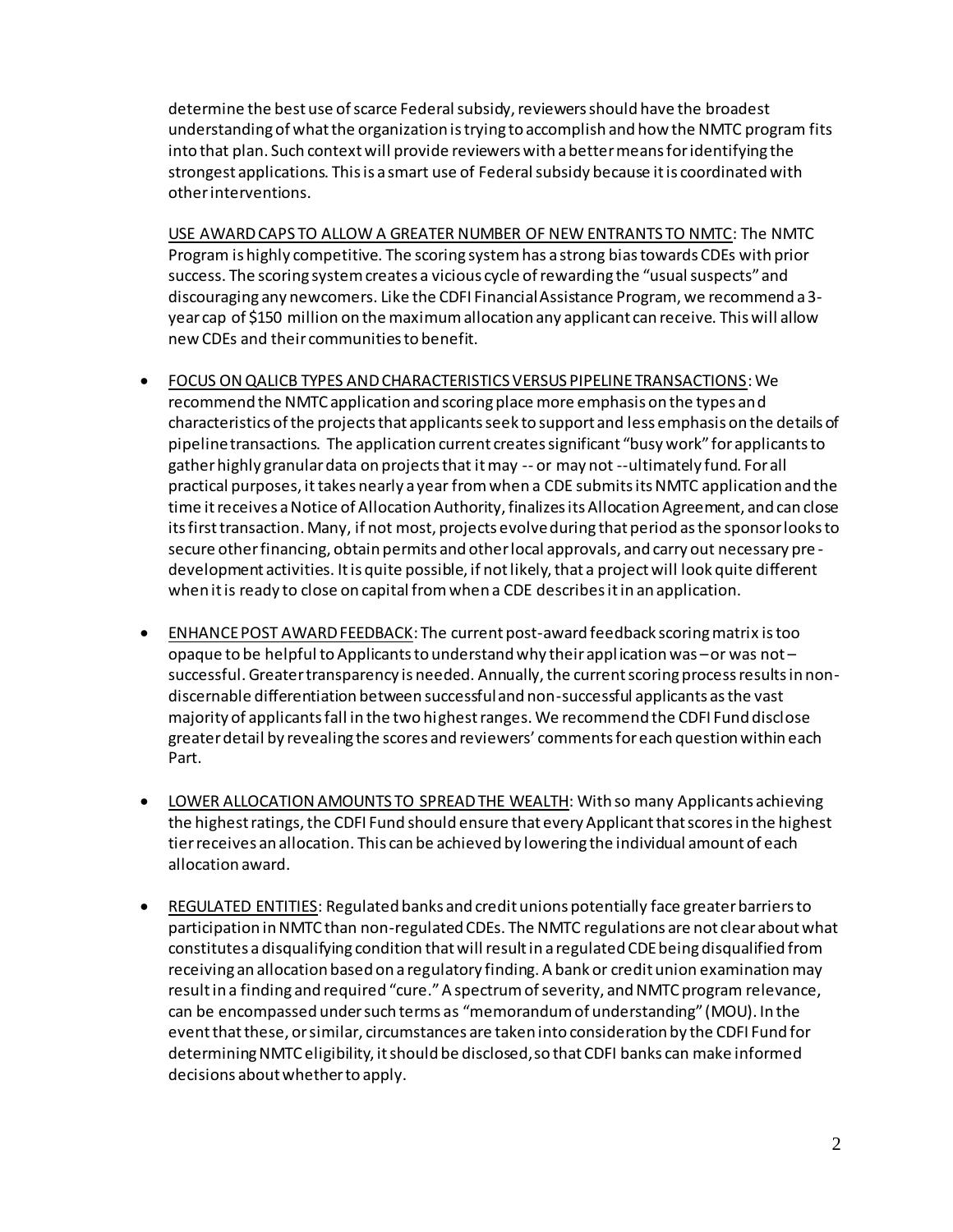#### SPECIFIC COMMENTS ON PROPOSED REVISIONS:

### **Part I: Business Strategy**

- $\bullet$  CDBA supports the revisions to Question 17(c); yet, recommends clarifying it to ask the Applicant to discuss its social investment criteria (i.e. types of QALICBS targets, desired outcomes, needs of its borrowers/investees, minimum and maximum dollar amounts of proposed NMTC investments, etc.).
- $\bullet$  CDBA recommends deleting Question 17(d). As discussed above, as a practical matter, it is impossible for applicants to know 9+ months before receiving an allocation how many and which parties will be involved in financing a particular project – or whether the specific project will still be seeking allocation. The proposed pipeline is a "representative" sample of the types of projects that an Applicant may support – not a list of projects an Applicant is committed to financing.
- We support the new Question 18. CDFI banks are experienced regulated lenders, and the due diligence required of any project is substantial and well documented. We support efforts to ensure the long-term viability of QALICBs. We recommend revising the second bullet pointto and allow new applicantsto the program to discuss due diligence proceduresin place for non-NMTC projects. We also note that underwriting is often an iterative process, and few if any examples of an initial attempt at underwriting can, or should be, considered complete.
- $\bullet$  CDBA supports the new second bullet points in Question 20(b) and 21(c). We believe it is useful to make a distinction between the applicant and a controlling entity. It is also however appropriate to require applicants to discuss both organizations' track records in serving Disadvantaged Businesses and Communities. Such a requirement will help the reviewer understand the institutional experience with, and commitment to, these markets.
- CDBA recommends deleting the new third bullet in 20(b). We believe it creates more new work for the Applicant without a clear benefit. By asking for a description of the three largest sources of non-NMTC capital deployed, the question appears to aim to add context to applicant's purpose and capacity. However, if the Fund ultimately is trying to understand what the entity can do (or has done) with NMTCs that it cannot do otherwise, there are better ways of obtaining that information by narrowing the focus of Question 14(b); such as asking for a comparison of the proposed NMTC products to comparable products available in the market (from conventional, CDFI, and/or other lenders).
- CDBA supports allowing applicants to discuss relevant activity that occurred more than five years ago. For example, the timeline on projects varies, and recently financed projects may not yet be completed, making them impossible to evaluate. Further, some very active entities may have been precluded from initial new projects due to environmental circumstances beyond their control, while retaining the essential human resources and institutional memory to continue the work. Question 21 or 22(e) should be more inclusive of this range of relevant experience.
- CDBA supportsthe proposed changes in the new Question 24. Eliminating the responses from the Phase I review and eliminating the need to address relationships associated solely with leverage loans helpsreduce burden on applicants. It is also helpful for the Applicant to be able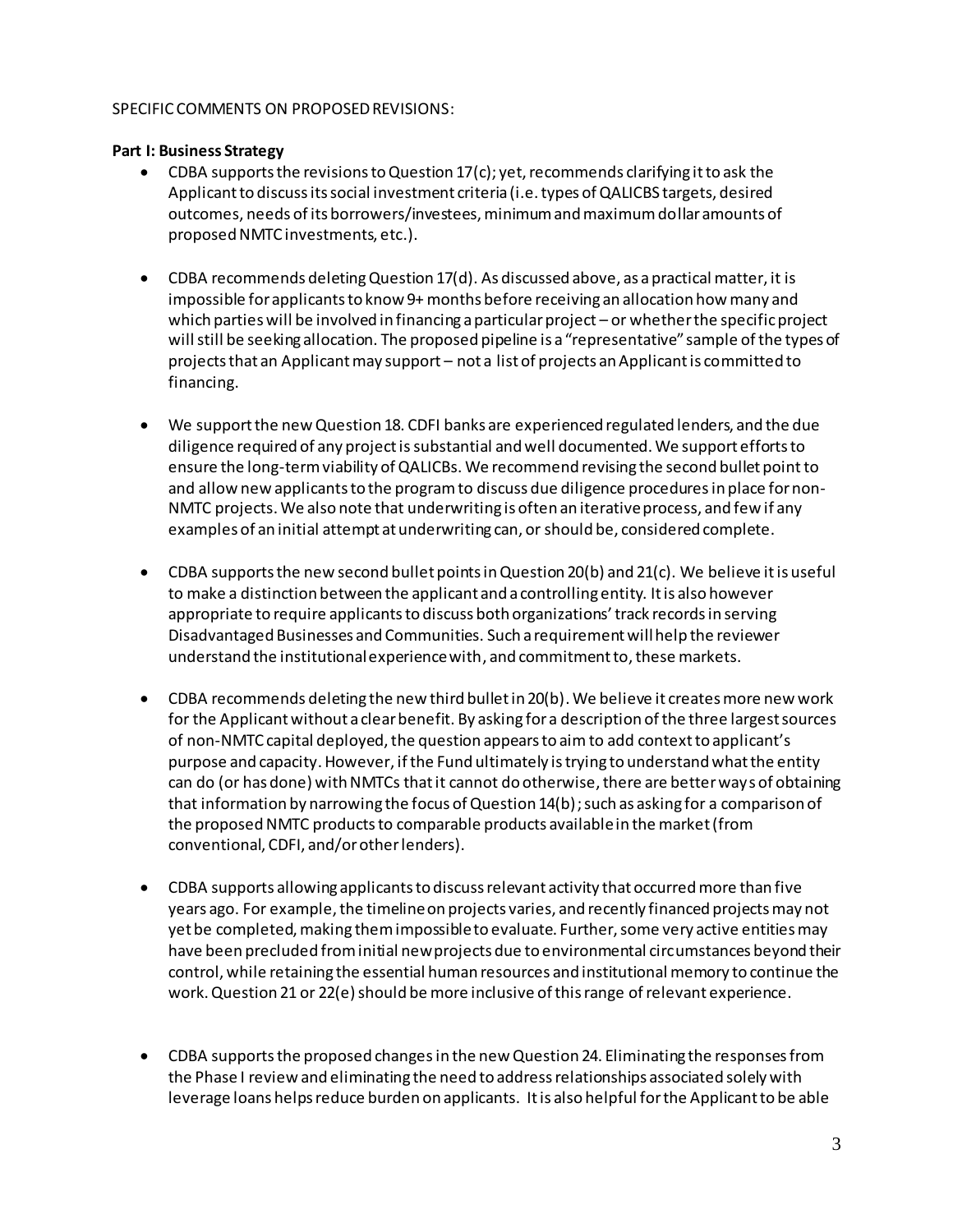to identify whether financial benefits are "solely due to the Applicant or its Affiliates serving as a leverage debt lender for a QLICI" and bypass answering "yes" to items (a)-(e).

# **Part II: Community Outcomes**

 $\overline{a}$ 

- DBA supports efforts to increase the impact of community development focused programs in highly distressed areas. It is appropriate to incent support for projects in these areas by asking whether applicants will commit to a higher threshold for projects located in these areas as proposed in the new Question 25(a).
- CDBA opposes the mandate in the new Question 26 (2) and (3) to address both temporary and permanent jobs when discussing the quality and accessibility of jobs associated with CDEfinanced projects. Applicants should be required to address quality and accessibility for permanent positions only, and it should be optional to discuss the characteristics of temporary positions only if they so desire. We offer the following reasons:
	- $\circ$  Temporary jobs are primarily construction jobs. Many developers or general contractors rely on trade subcontractors to execute their projects. Depending upon the trade, subcontractors often rely on contract labor and do not employ a large numbers of fulltime permanent workers. Thus, many trades do not provide workers' with benefits.
	- o Typically, the QALICB is unlikely to be the actual developer or contractor of a project. Instead, the QALICB will be hiring a third party to carry out construction. It is unrealistic to ask the QALICB to require or encourage a third party to provide certain levels of wages and benefits, or to give priority to certain types of employees. It is also unrealistic for the QALICB to obtain that level of employee data from its general contractor.
	- $\circ$  Mandating or encouraging certain levels or types of compensation, as well as the hiring or training of certain types of individuals, will increase the time and cost necessary to carry out the NMTC-financed projects. This could prevent many high-impact projects from moving forward at all.
	- o While many construction positions can reasonably be filled by seasonal, relatively lowerskilled workers, others require higher-level skills. It is unlikely that a QALICB will know the number and types of workers necessary to carry out its construction project. Its contractor may not know that until the project's financing and budget have been finalized.
- CDBA supports defining a quality job as one that provides a living wage *and/or* employment benefits (Question 26(b)). An increasingly common definition, in use by CDFIs<sup>1</sup> and non-profit leaders 2 , is to adopt a requirement to demonstrate *both*.
- CDBA believes that Question 26(3) is too restrictive. The question defines an accessible job as one that is targeted / available to "Low-Income Persons, residents of LICs, peoplewith lower levels of formal education, *and* people who face other barriers to employment (e.g., longer term unemployed, displaced workers, ex-convicts, limited language proficiency, etc.)." The reality of the work environmentis that certain types of positions simply are not going to be accessible to certain populations. (i.e. education facilities and health centers have required education, licensing, and professional certifications). We urge the CDFI Fund to rephrase this question to allow for an "*and/or"*option in this regard.

<sup>1</sup> LISC: The Good Jobs Fund: www.lisc.org/new-markets-support-company/what-we-do/we-invest/business-lending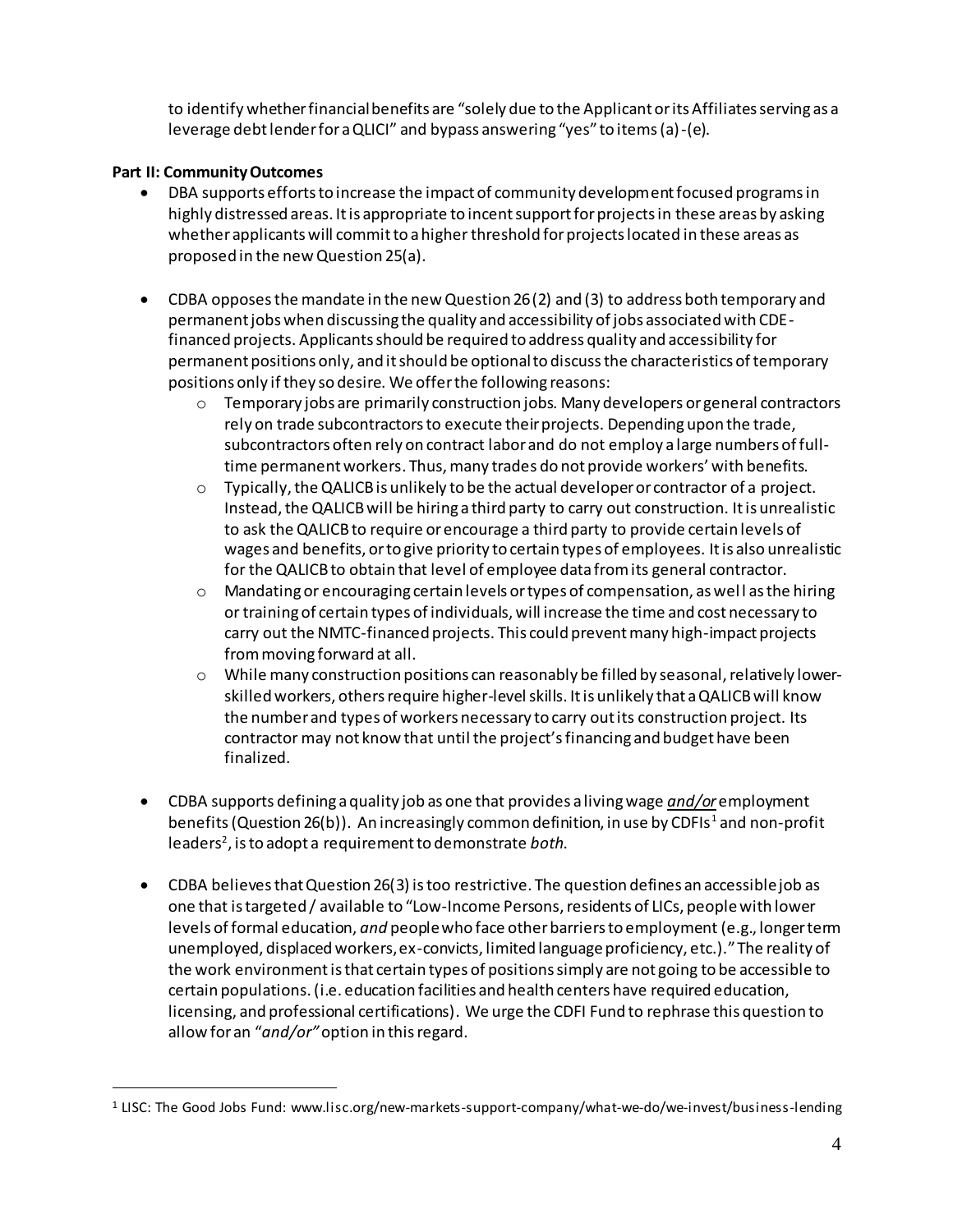- CDBA supports incentivizing financing directed to historically disadvantaged andminoritycontrolled businessesto all Black, Indigenous, and People of Color (BIPOC). However, we believe that Question 26(7) should reflect a broader definition focused on ownership and control. Unless the CDFI Fund introduces an individual question focused on every category of historically disadvantaged or minority status (which we do not support), it risks the appearance of prioritizing one group at the others' expense. A single, expansive question is appropriate.
- CDBA believes the environmental outcome should be reinstated inQuestion 26. Incentivizing an environmentally positive outcome can bring great advantages to low-income communities, and begin to halt and reverse negative health impacts due to decades of neglect and disinvestment that have placed toxic, polluting sites and infrastructure often right in the middle of these communities.
- CDBA is concerned about eliminating the question about the extent to which projects catalyze additional private investment.We recommend adding a subpart to Question 27 that asks Applicants to discuss and document example(s) of specific spillover community investments or improvements occurring in the vicinity of projects financed (e.g., new development, reduced crime, increased property values or tax revenues). The CDFI Fund should not accept unverifiable IMPLAN estimates for this purpose. Inclusion of such a question would reward Applicants that have been able to use NMTC and other financing for catalytic purposes and have taken the effort to document those outcomes.

## **Part III: Management Capacity**

- Question 18 makes the new Question 29(c) redundant. The CDFI Fund can also improve the efficiency of the application by striking the requirement to estimate the "percentage of work to be performed by consultants, internal staff, and/or board members." This estimation is necessarily imprecise, and is indirectly addressed by the applicant being asked to describe how it will manage the roles and responsibilities.
- We support the Fund's effort to understand better the nature and appropriateness of fees that the Applicant intends to charge (Question 34(b)). For this question to yield a meaningful response, the CDBA recommends the CDFI Fund publish an analysis of fees currently being charged by Allocatees for applicants to benchmark themselves. As Justice Louis Brandeis once said "sunlight is the best disinfectant." To the extent that the CDFI Fund is concerned that some CDEs are unduly profiting from a program intended to benefit distressed communities, the best solution is public disclosure.

# **Part V: Information Regarding Previous Awards**

 CDBA suggeststhat the CDFI Fund restructure Question 44. The information is valuable, but only offering a free-formnarrative here is onerous both for applicants and reviewers. Alternatively, the CDFI Fund could provide a table to help applicants organize, and reviewers digest, the essential information. The narrative could then more appropriately focus on a description of the project, its need for NMTCs, the sizing of the allocation, and the project's impacts to date. The table could include data on the QEI and QLICI amounts, any and all fees related to the QEI, and the source(s) of leverage debt for each of the three largest transactions.

We thank you for the opportunity to comment and look forward to working with you on these important matters. If you have questions, please contact Jeannine Jacokes, Chief Executive Officer, at 202-689-8935 ext. 222 or jacokesj@pcgloanfund.org.